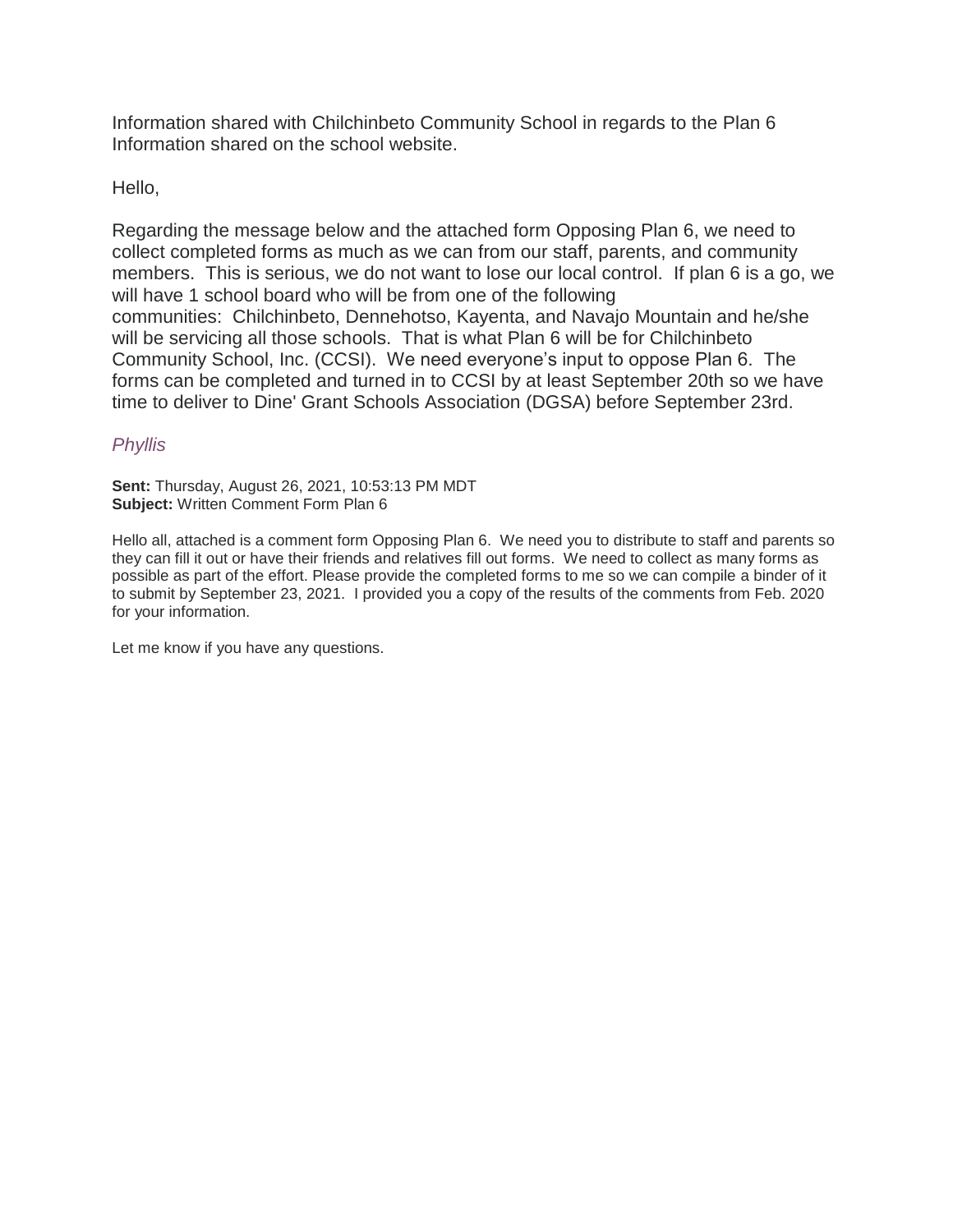## **School Board Reapportionment 2020**

## **PUBLIC HEARINGS: Summary of Responses by Public Commentors**



Tallies kept by Larry Rodgers Presentor of Plans at the Public Hearings